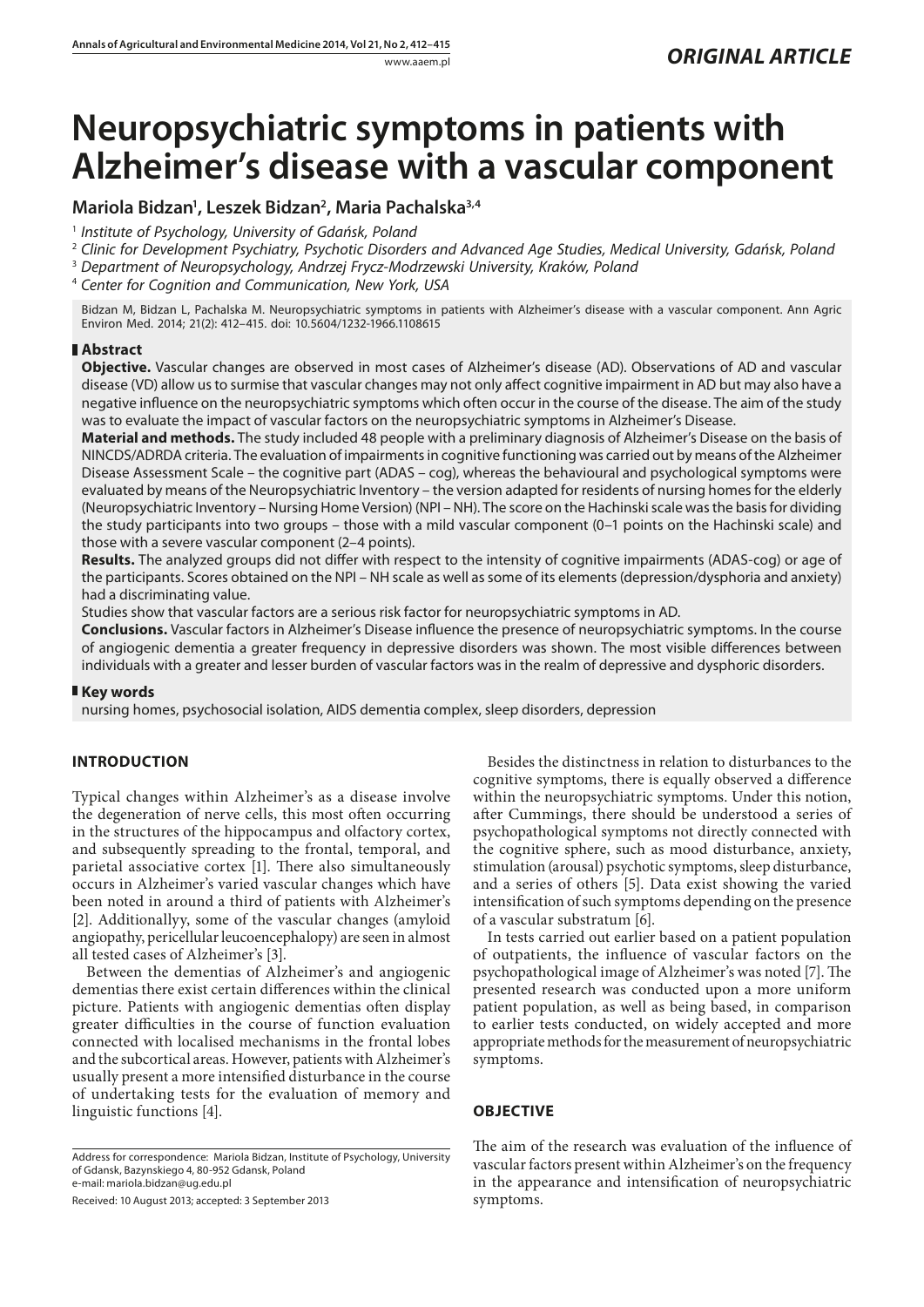#### **MATERIALS AND METHOD**

The initial population were individuals residing at a Social Care Home in Gdynia (n = 188). Patients with diagnosed Alzheimer's were qualified for the research. The initial procedure for inclusion in the research was the obtainment of permission for participation in the tests, as well as an evaluation of the criteria excluding testing i.e., the presence at the moment of testing or during the course of the questionnaire of one of the following diseases: affective disease, schizophrenia, alcoholism, addiction to medications or intoxicants, epilepsy, Parkinson's disease, mental handicaps; the presence at the moment of testing of disturbances in consciousness, lower limb, eye or hearing conditions noticeably hampering the carrying out instructions and procedures contained within the applied clinical scales, and serious somatic ailments. The initial selection also incorporated the use of the MMSE scale [8]. Verification in the diagnosis of AD was carried out for all of those tested who in the test using the MMSE scale obtained 24 or fewer points. The diagnostic approach in the confirmation or exclusion of probable Alzheimer's was based on NINCDS/ ADRDA criteria [9]. In all of those tested, the Hachinski scale was applied. [10]. As a criterion for exclusion was the adoption of a Hachinski Scale score of more than 4 points.

Evaluation of the cognitive functions of patients included into the research was conducted on the basis of the Alzheimer's Disease Assessment Scale (ADAS) [11]. An 11-element subscale (ADAS – cog) for the evaluation of cognitive functions was used in the tests (speech quality, understanding of spoken language, remembering test instructions, difficulty with finding the right words during spontaneous speech, understanding instructions, naming of objects and fingers of the hand, copying figures/diagrams, ideomotor activities, orientation, remembering words, word recognition). The result of the cognitive part is placed within the range 0–70 points, where 0 means an absence of any difficulty whatsoever, while 70 means deep-rooted dementia.

The frequency of the appearance and intensification of neuropsychiatric symptoms was evaluated on the basis of the Neuropsychiatric Inventory, the version for nursing homes (NPI) developed by Cummings et al. [12, 13]. The Neuropsychiatric Inventory in the version employed in the presented research contains an evaluation of 12 categories (Tab. 3). For each of the categories, an evaluation is taken in relation to the frequency on a four-point scale (1 – sporadic, 4 – very often) and the depth (intensity) of the disturbances on a three-point scale (1 – mild, 3 – deep). Some versions of the scale also contain an evaluation of the influence of the ascertained disturbances upon the surroundings (annoyance factor), which was not analysed in the presented tests. In the evaluation of reliability and accuracy NPI obtained high scores [13]. A Polish-language version of the NPI-NH scale was used in the research. In the evaluation of the reliability of the Polish-language version the following results were obtained: evaluation of internal conformity: 0.92; evaluation of retesting reliability (test retest reliability): 0.69; evaluation of comparability (interrater reliability): 0.85 [14]. In addition the Montgomery-Asberg Depression Rating Scale (MADRS) was introduced [15].

The testing by means of the MADRS and NPI -NH scales was conducted exclusively by a specialist psychiatrist. The ADAS-cog scale was applied also by a specialist psychiatrist or clinical psychologist. However, social workers and nursing staff independently applied the MMSE, as well as constituting the source of information in conducting the NPI-NH scale.

In the presented study, 48 persons with diagnosed Alzheimer's were tested who had an average age of 70. The Hachinski scale result constituted the basis for differentiating the two test groups. The result that fitted the 0–1 point band resulted in the patients being placed in the group with an insignificant burdening with vascular factors – this condition was fulfilled by 22 people, while those with a result of 2–4 points were qualified as being burdened with a significant vascular factor, which applied to 26 individuals.

Analysis of the statistics was based on a test conducted for two mean independents, for which the average values of the applied clinical scales between the analysed groups were compared. The adopted level of significance (p) was 0.05. The results of the tests for which the level of significance was equal or lower than 0.05 ( $p<0.05$  or  $p=0.05$ ) was considered significant, while the remaining  $(p>0.05)$  as non-significant in the adoption of a two-sided division.

#### **RESULTS**

Table 1 are presented the mean values for age as well as the results of tests using the ADAS-cog, the MADRS scale and the NIP – NH scale.

**Table 1.** Mean results of age and values obtained in scales applied for the tested population ( $n = 48$ ).

| Variable     | mean  | Min   | Max   | SD    |
|--------------|-------|-------|-------|-------|
| age          | 70.00 | 52.00 | 85.00 | 8.02  |
| <b>MMSE</b>  | 15.96 | 0.00  | 24.00 | 4.91  |
| Hachinski    | 1.77  | 0.00  | 5.00  | 1.37  |
| $ADAS - coq$ | 32.14 | 14.66 | 69.00 | 12.45 |
| <b>MADRS</b> | 11.23 | 0.00  | 35.00 | 7.97  |
| <b>NPI</b>   | 28.83 | 3.00  | 56.00 | 12.18 |

In Table 2 are compared the mean values of age as well as the applied scales obtained for individuals with a low value on the Hachinski scale (0–1 points) and a high value (2–4 points). Neither group differentiated in terms of age nor intensification of disturbances to the cognitive functions (ADAS-cog), while individuals with a high Hachinski Scale result also obtained a higher score on the MADRS scale; however, this dependence did not obtain statistical confirmation. Depressive and dysphoric disorders according to the NPI –NH scale, as well as an intensification in anxiety, were different in both groups. Equally, the differences in the total evaluation of disinhibition were close to statistical significance. In each of the discussed variables, a greater intensification in psychopathological phenomena occurred in individuals with a greater degree of burdening by potential vascular factors. Also in this group, a higher combined result of the NIP-NH scale was characteristic.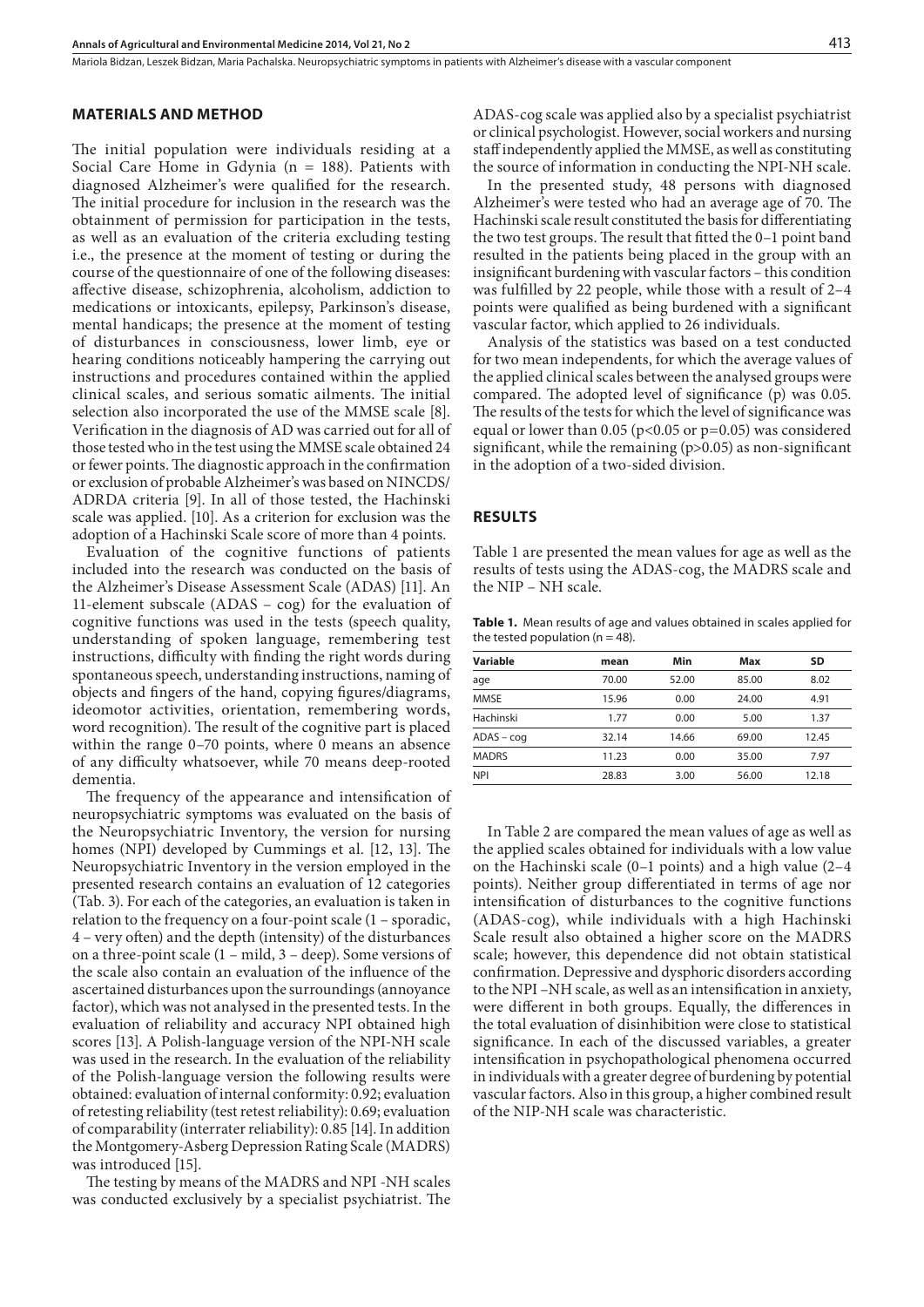Mariola Bidzan, Leszek Bidzan, Maria Pachalska . Neuropsychiatric symptoms in patients with Alzheimer's disease with a vascular component

**Table 2.** Mean results for age, ADAS cog scale, MADRS and NPI - NH (individual categories of disorder are presented) in individuals with a lower (Hachinski Scale result 0 -1 pts) and higher (Hachinski Scale result 2 – 4 pts) burdened by vascular factors.

| Variable                                  | Hachinski 0-1<br>$n = 22$ |       | Hachinski 2-4 pkt<br>n = 26 |       | Signifi-    |
|-------------------------------------------|---------------------------|-------|-----------------------------|-------|-------------|
|                                           | average/<br>mean          | SD    | average/<br>mean            | SD    | cance       |
| Age                                       | 69.48                     | 8.10  | 70.42                       | 8.11  | NS          |
| $ADAS - cog$                              | 32.38                     | 14.32 | 31.94                       | 10.90 | NS          |
| <b>MADRS</b>                              | 9.36                      | 7.27  | 12.81                       | 8.33  | NS          |
| A. DELUSION                               |                           |       |                             |       |             |
| frequency:                                | 0.32                      | 0.65  | 0.46                        | 0.58  | NS          |
| intensification:                          | 0.32                      | 0.65  | 0.42                        | 0.70  | <b>NS</b>   |
| frequency x intensification               | 0.32                      | 0.65  | 0.42                        | 0.70  | NS          |
| <b>B. HALLUCINATION</b>                   |                           |       |                             |       |             |
| frequency:                                | 0.23                      | 0.43  | 0.12                        | 0.33  | NS          |
| intensification:                          | 0.27                      | 0.55  | 0.12                        | 0.33  | <b>NS</b>   |
| frequency x intensification               | 0.27                      | 0.55  | 0.12                        | 0.33  | NS          |
| <b>C. AROUSAL / AGGESSION</b>             |                           |       |                             |       |             |
| frequency:                                | 0.73                      | 0.83  | 0.92                        | 0.93  | <b>NS</b>   |
| intensification:                          | 0.73                      | 0.94  | 1.12                        | 1.14  | <b>NS</b>   |
| frequency x intensification               | 1.18                      | 1.76  | 2.00                        | 2.55  | <b>NS</b>   |
| <b>D. DEPRESSION / DYSPHORIA</b>          |                           |       |                             |       |             |
| Frequency:                                | 0.14                      | 0.35  | 1.27                        | 0.87  | p < 0.05    |
| Intensification:                          | 0.14                      | 0.35  | 1.23                        | 0.95  | p < 0.05    |
| Frequency x intensification               | 0.14                      | 0.35  | 2.15                        | 2.20  | p < 0.05    |
| <b>E. ANXIETY</b>                         |                           |       |                             |       |             |
| Frequency:                                | 1.05                      | 0.79  | 1.42                        | 0.86  |             |
| Intensification:                          | 1.05                      | 0.84  | 1.73                        | 1.15  | p < 0.05    |
| Frequency x intensification               | 1.68                      | 1.70  | 3.04                        | 2.66  | p < 0.05    |
| F. MOOD UPLIFTING / EUPHORIA              |                           |       |                             |       |             |
| Frequency:                                | 0.50                      | 0.67  | 0.35                        | 0.56  | NS          |
| Intensification:                          | 0.50                      | 0.67  | 0.35                        | 0.69  | <b>NS</b>   |
| Frequency x intensification               | 0.59                      | 0.80  | 0.42                        | 0.95  | <b>NS</b>   |
| <b>G. APATHY/INDIFFERENCE</b>             |                           |       |                             |       |             |
| Frequency:                                | 0.68                      | 0.89  | 1.00                        | 0.75  | NS          |
| Intensification:                          | 0.73                      | 0.98  | 0.92                        | 0.69  | NS          |
| Frequency x intensification               | 1.27                      | 1.88  | 1.38                        | 1.42  | NS          |
| <b>H. DISINHIBITION</b>                   |                           |       |                             |       |             |
| Frequency:                                | 0.27                      | 0.46  | 0.62                        | 0.85  | NS          |
| Intensification:                          | 0.41                      | 0.73  | 0.81                        | 1.13  | <b>NS</b>   |
| Frequency x intensification               | 0.41                      | 0.73  | 1.35                        | 2.10  | $p = 0.052$ |
| <b>IRRITABILITY/EMOTIONAL INSTABILITY</b> |                           |       |                             |       |             |
| Frequency:                                | 1.00                      | 0.93  | 1.04                        | 0.82  | NS          |
| Intensification:                          | 1.18                      | 1.10  | 1.31                        | 1.09  | <b>NS</b>   |
| Frequency x intensification               | 2.05                      | 2.48  | 2.08                        | 2.06  | <b>NS</b>   |
| J. ABNORMAL MOTOR FUNCTIONING             |                           |       |                             |       |             |
| Frequency:                                | 0.27                      | 0.46  | 0.12                        | 0.33  | NS          |
| Intensification:                          | 0.41                      | 0.73  | 0.15                        | 0.46  | NS          |
| Frequency x intensification               | 0.41                      | 0.73  | 0.15                        | 0.46  | NS          |
| K. SLEEP AND NOCTURAL ACTIVITY DISORDERS  |                           |       |                             |       |             |
| Frequency:                                | 0.68                      | 0.84  | 1.08                        | 1.06  | NS          |
| Intensification:                          | 0.82                      | 1.05  | 1.27                        | 1.28  | NS          |
| Frequency x intensification               | 1.32                      | 1.89  | 2.58                        | 2.98  | NS          |
| <b>L. APPETITE AND EATING DISORDERS</b>   |                           |       |                             |       |             |
| Frequency:                                | 0.09                      | 0.29  | 0.23                        | 0.43  | NS          |
| Intensification:                          | 0.14                      | 0.47  | 0.27                        | 0.53  | NS          |
| Frequency x intensification               | 0.14                      | 0.47  | 0.27                        | 0.53  | NS          |
| NPI-sum                                   | 22.41                     | 12.92 | 34.27                       | 8.45  | NS          |

#### **DISCUSSION**

The vascular factors that widely occur in Alzheimer's are treated as an increase in the risk of the disease. The observations of patients with angiogenic dementia and Alzheimer's show a certain changeability in the area of neuropsychiatric symptom manifestation. Also, the presence of vascular factors within the conducted tests significantly influences the psychopathological image of individuals with diagnosed Alzheimer's disease. However, no noticeable differences were noted with regard to the very intensification of the dementia process evaluated by the ADAS-cog scale; differences concerned first and foremost extra-cognitive symptoms appearing during the course of dementia. The clearest differences between those with a higher and lower burdening by vascular factors concerned depressive and dysphoric disorders. The results obtained show concurrence with those tests in which a greater frequency in depressive disorders during the course of angiogenic dementia was displayed [16]. Here, it is worth drawing attention to a range of publications pointing to a certain specific type of depression, referred to as vascular depression which is connected with advanced years and the presence in the MRI image of hyper-intensive zones of an ischaemic character, particularly in white matter and in the pericellular regions [17]. Regardless of the numerous controversies connected with the notion of vascular depression, it follows that the postulated connection of a lowered mood (state of mind) with the presence of vascular factors should be pointed out [18].

Almost all the participants in the tests conducted underwent neuroimaging tests; however, in the majority of those tested only a computer tomography was carried out. Unfortunately, with regard to this, it was therefore impossible to conduct an appropriate evaluation of the appearance of ischaemic focuses in the patients. Indirectly, however, one may, via the result obtained on the Hachinski Scale, refer to an intensification in vascular factors.

Other elements evaluated by the NPI-NH Scale which differed within the two groups were anxiety (in relation to intensification) and disinhibition; however, statistical confirmation was not obtained for the latter. The remaining elements of evaluation by means of the NPI–NH Scale also appear to show a greater tendency for manifestation in individuals with a greater intensification of vascular factors. This was confirmed by a statistically documented increased intensification in the joint NPI-NH evaluation.

The connection between the vascular factors and the often appearance of neuropsychiatric symptoms presumably has complex circumstances, and the confirmed differences may be explained on the basis of structural tests of the brain. An example of this are the above-mentioned changes in the MRI tests for individuals with depressive mood disorders.

The neurotransmitter systems of the brain are another area contributing important information useful in explaining the observed dependences. Certain aspects of research show a connection between disturbances in brain transmission and the appearance of certain neuropsychiatric symptoms [19]. It cannot be excluded that the presence of vascular factors additionally hamper the cholinergic transmission, as well as the functioning of other systems. [20]. The presence of vascular factors in Alzheimer's is treated by many authors as a widespread phenomenon, and they even show the vascular process as initiating the very process of the degeneration